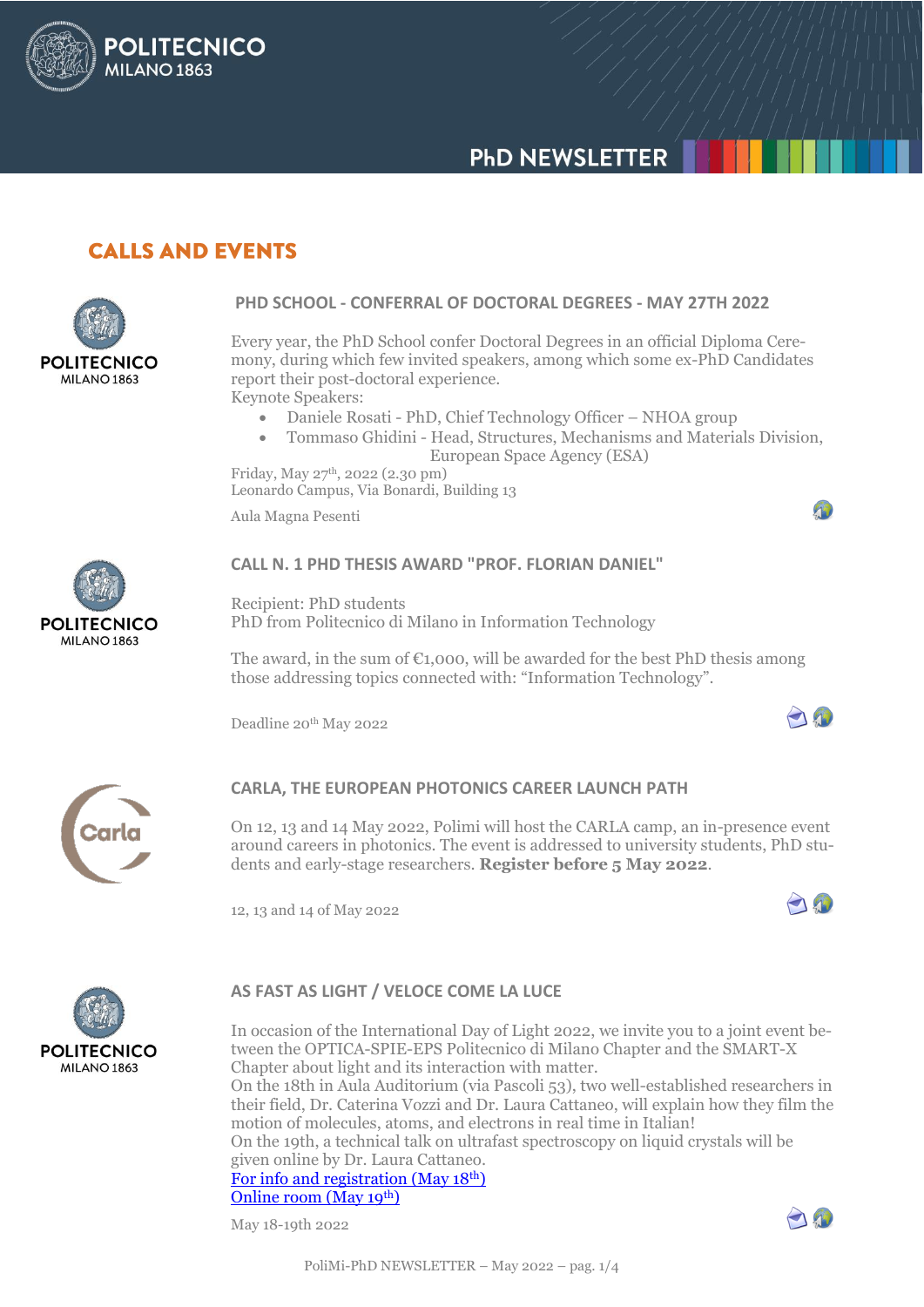### **SEMINARS**



### **DESIGN, DESIGN RESEARCH, AND A DESIGN RESEARCH METHODOLOGY Prof. Amaresh Chakrabarti**

Prof. Chakrabarti will discuss the meanings and implications of design for design research, and elaborate on a design research methodology called DRM that is used widely for carrying out design research in a systematic manner.

May 5<sup>th</sup>, 2022



### **3D, UNSTEADY, NON-STATIONARY AND NON-GAUSSIAN WIND FLOWS AND THEIR EFFECTS Prof. Horia Hangan**

Prof. Hangan's research attempts to characterize wind flows and their effects through superpositions of isolated flows and their vortex structure, instabilities, translation and turbulence. Tornadoes, downbursts and gusts are used as examples.

May 16th, 2022



90

 $\bigcap_{i=1}^n$ 

# **STARTING COURSES - PHD SCHOOL**

#### **INDUSTRIAL SKILLS Prof. Paolo Biscari**

Develop and exploit in the young PhD students a system of skills development and innovation management in industrial and service companies

From 10<sup>th</sup> May to  $7<sup>th</sup>$  June 2022

### **INNOVATIVE TEACHING SKILLS Prof. Domenico Savio Brunetto**

The course objective is to stimulate the participants' awareness of the complexity of the learning/teaching processes, while providing hints and tools for an innovative design and management of the learning experiences.

From 2nd May to 30th June 2022

### **POWER OF IMAGES AND VISUAL COMMUNICATION FOR RESEARCH DISSEMINATION Prof. Maria Pompeiana Iarossi, Prof. Letizia Bollini**

The course aims to provide sparks for critical reflection and operational tools for an improvement of the effectiveness of visual language in academic context, both if the image is a support and an integration to a written text (as in a scientific article) and in case of oral presentations in scientific or public forums. (as a ppt for a conference).

From 30<sup>th</sup> May to 27<sup>th</sup> June 2022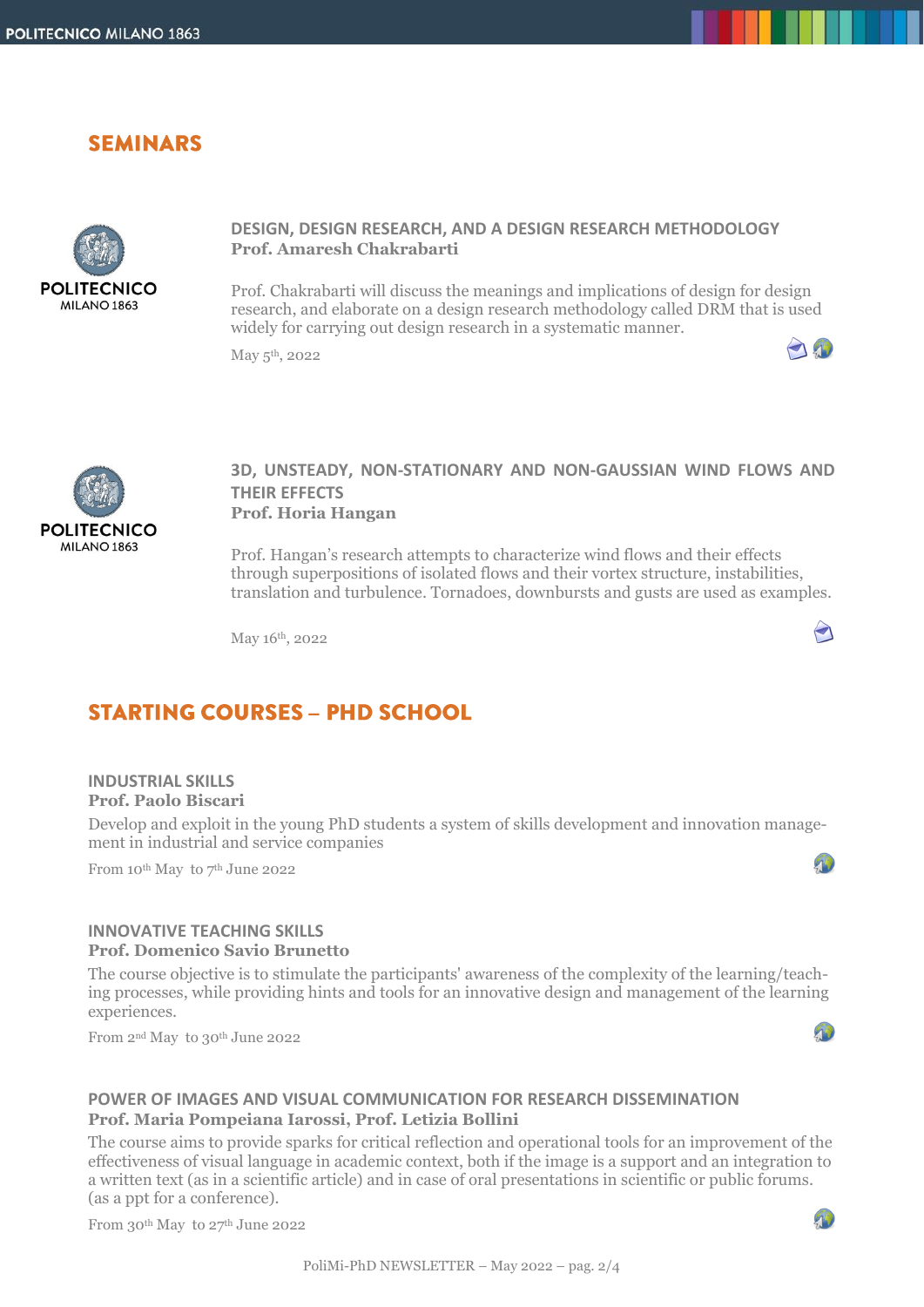### **PROJECT MANAGEMENT BASICS Prof. Alfonso Fuggetta, Prof. Armando Beffani, Prof. Colombo Sara Grilli**

Develop Project Management competencies and provide basic tools and techniques for Project Management activities

From 10<sup>th</sup> May to 14<sup>th</sup> June 2022

### **SCIENTIFIC COMMUNICATION IN ENGLISH Prof. Paolo Biscari, Prof. Timothy Jan Sluckin**

The aim of the course is to develop and improve the candidates' scientific writing, as well as increase their ability to deliver scientific and technical presentations in English.

From 9th to 27th May 2022

# **STARTING COURSES - DOCTORAL PROGRAMMES**

### **PHD IN INFORMATION TECHNOLOGY**

#### **DESIGN OF REAL-TIME AND MIXED-CRITICALITY SYSTEMS**

#### **Prof. William Fornaciari**

The course aims to present the challenges in designing safety-critical systems focusing on timing requirements in hard real-time environments. In particular, the course focuses on the state-of-the-art scheduling strategies to allocate tasks in single- and multi-core platforms, including in mixed-criticality setup. The current scientific trends and the status of industry-grade methodologies are also briefly presented to spur the students to do research in real-time computing. At the end of the course, the students will have acquired a general knowledge on the methodologies to design real-time systems and, thanks to the course project, how to implement them in simple but realistic platforms.

From 9th to 31st May 2022



90

A)

### **PARALLEL COMPUTING ON TRADITIONAL CORE-BASED AND EMERGING GPU-BASED ARCHITEC-TURES THROUGH OPENMP AND OPENACC / CUDA**

#### **Prof. Luca Breveglieri**

The course is dedicated to the techniques for high performance computing. It is aimed at experienced programmers, who wish to be introduced to the problems and solutions of parallel programming, or wish to optimize their applications on a parallel system. The spectrum of systems considered ranges from the traditional core-based systems to the emerging GPU-based ones. Effective techniques for developing and optimizing programs for parallel scientific and technical computing are presented, along with interesting sample applications and development proposals, thus following a "hands-on" teaching style. The course is cross-disciplinary.

From  $23^{\text{rd}}$  to  $27^{\text{th}}$  May 2022